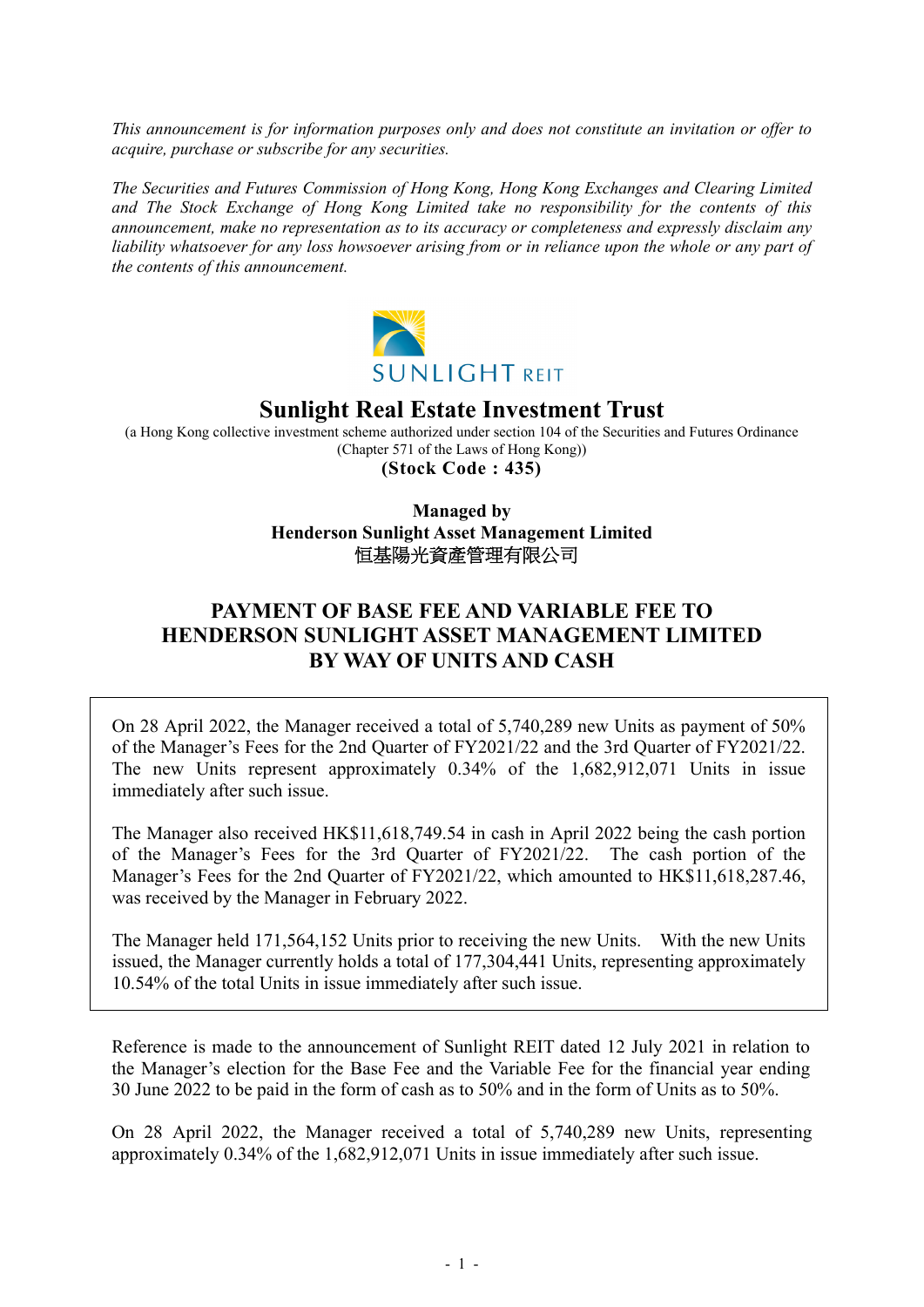Of the new Units received :

- (a) 2,764,939 Units, comprising 2,189,064 Units (being payment of 50% of the Base Fee of HK\$18,396,900.00) and 575,875 Units (being payment of 50% of the Variable Fee of HK\$4,839,661.14), were issued at HK\$4.202 (being the Q2 Market Price) per Unit as payment of the Manager's Fees for the 2nd Quarter of FY2021/22; and
- (b) 2,975,350 Units, comprising 2,355,556 Units (being payment of 50% of the Base Fee of HK\$18,396,900.00) and 619,794 Units (being payment of 50% of the Variable Fee of HK\$4,840,591.29), were issued at HK\$3.905 (being the Q3 Market Price) per Unit as payment of the Manager's Fees for the 3rd Quarter of FY2021/22.

The Manager also received HK\$11,618,749.54 in cash in April 2022, being the cash portion of the Manager's Fees for the 3rd Quarter of FY2021/22. The cash portion of the Manager's Fees for the 2nd Quarter of FY2021/22, which amounted to HK\$11,618,287.46, was received by the Manager in February 2022. Together with the issue of the new Units as mentioned above, the payment obligation of the Manager's Fees for the periods concerned was satisfied in full.

The Manager held 171,564,152 Units prior to receiving the new Units. With the new Units issued, the Manager currently holds a total of 177,304,441 Units, representing approximately 10.54% of the total Units in issue immediately after such issue.

The basis of determination of the number of new Units issued (together with the relevant amounts paid in cash) as payment of the Base Fee and the Variable Fee are consistent with the relevant provisions of the Trust Deed.

In accordance with the Trust Deed, the amount of the Manager's Fees is calculated quarterly on the basis of (i) the value of the relevant properties as set out in the latest published interim report/audited annual accounts of Sunlight REIT (with adjustments being made for the properties acquired/disposed of during the relevant periods, if applicable); and (ii) the Net Property Income as set out in the unaudited quarterly management accounts of Sunlight REIT prepared by the Manager.

The payment of the Manager's Fees by way of Units is provided for in the Trust Deed and does not require specific prior approval of Unitholders pursuant to a waiver granted by the SFC. Under the waiver granted by the SFC, the number of Units issued to the Manager as payment of all or part of the Manager's Fees for each financial year will be counted as part of the 20% of Units outstanding at the end of the previous financial year that the Manager may issue in each financial year without requiring Unitholders' approval pursuant to paragraph 12.2 of the REIT Code. In addition, in respect of each financial year, the maximum number of Units that may be issued to the Manager as payment of all or part of the Manager's Fees for that financial year shall be limited to such number of Units as represents 3% of the total number of Units outstanding at the last day of the immediately preceding financial year, plus the number of Units issued (if any) in the relevant financial year for the purposes of financing any acquisition of real estate by Sunlight REIT. The total number of Units issued to the Manager as payment of the Manager's Fees for the period from 1 July 2021 to 31 March 2022 was 8,233,158, representing approximately 0.49% of the 1,672,133,484 Units in issue at 30 June 2021.

This announcement is made pursuant to paragraph 10.4(k) of the REIT Code.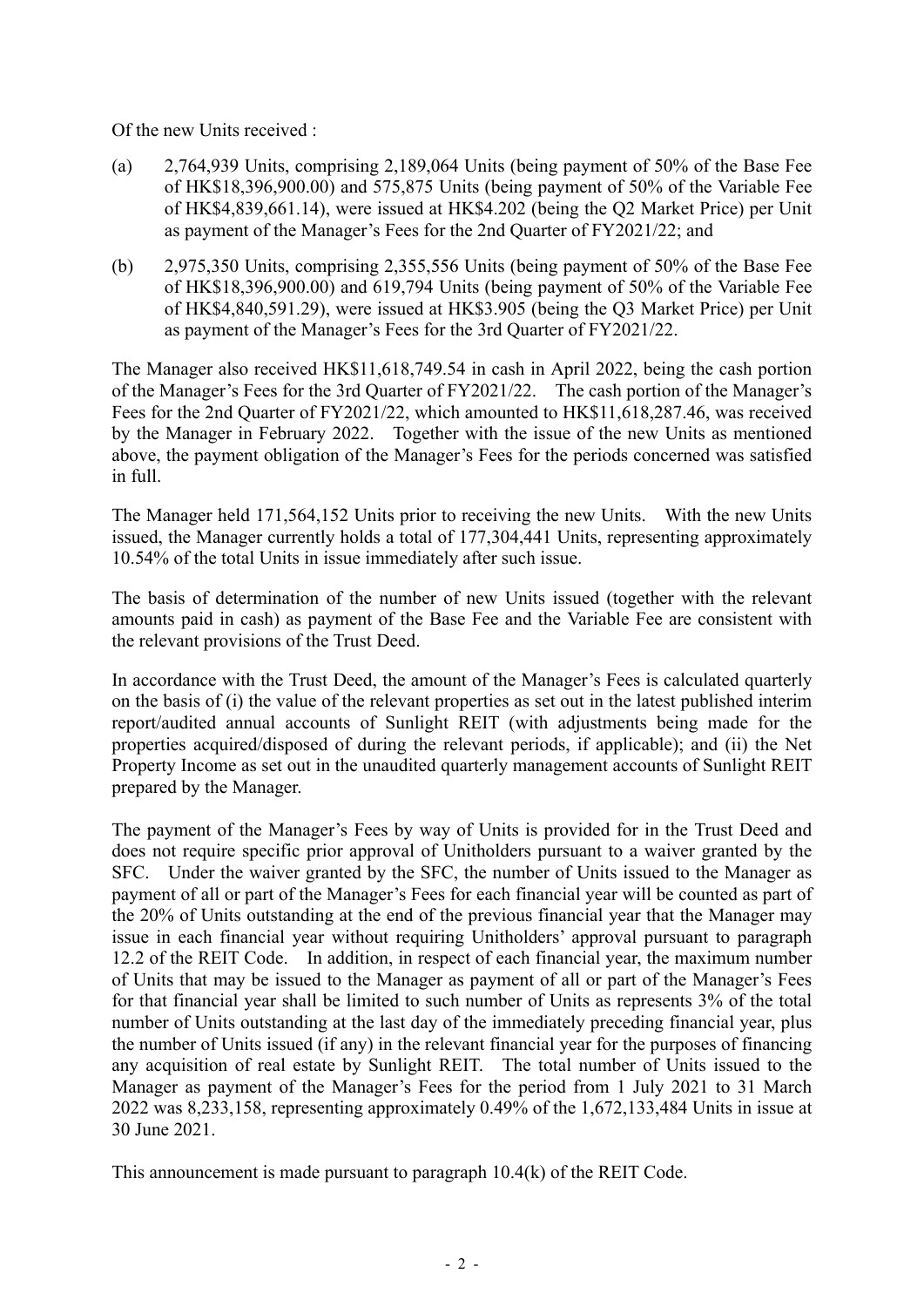## **DEFINITIONS**

In this announcement, unless the context requires otherwise, the following terms shall have the following meanings :

| "2nd Quarter of<br>FY2021/22" | the period from 1 October 2021 to 31 December 2021, being the<br>second quarter of the financial year ending 30 June 2022 of<br>Sunlight REIT                                                                                                                                    |
|-------------------------------|----------------------------------------------------------------------------------------------------------------------------------------------------------------------------------------------------------------------------------------------------------------------------------|
| "3rd Quarter of<br>FY2021/22" | the period from 1 January 2022 to 31 March 2022, being the<br>third quarter of the financial year ending 30 June 2022 of<br>Sunlight REIT                                                                                                                                        |
| "Base Fee"                    | a base fee payable by Sunlight REIT to the Manager, which has<br>the meaning given to that term in the Trust Deed, currently<br>calculated at the rate of 0.4% per annum of the Property Value<br>(as defined in the Trust Deed)                                                 |
| "Manager"                     | Henderson Sunlight Asset Management Limited (恒基陽光資產<br>管理有限公司), as the manager of Sunlight REIT                                                                                                                                                                                  |
| "Manager's Fees"              | the Base Fee and the Variable Fee, being components of the<br>Manager's remuneration, both of which have the meaning given<br>to these terms in the Trust Deed                                                                                                                   |
| "Q2 Market Price"             | volume weighted average price for a Unit for all trades on the<br>Stock Exchange for the period from 16 December 2021 to<br>30 December 2021 (both days inclusive), being the period of<br>10 trading days immediately preceding the last day of the 2nd<br>Quarter of FY2021/22 |
| "Q3 Market Price"             | volume weighted average price for a Unit for all trades on the<br>Stock Exchange for the period from 17 March 2022 to<br>30 March 2022 (both days inclusive), being the period of<br>10 trading days immediately preceding the last day of the 3rd<br>Quarter of FY2021/22       |
| "REIT Code"                   | Code on Real Estate Investment Trusts issued by the SFC, as<br>amended, supplemented and/or otherwise modified from time to<br>time                                                                                                                                              |
| "SFC"                         | Securities and Futures Commission of Hong Kong                                                                                                                                                                                                                                   |
| "Stock Exchange"              | The Stock Exchange of Hong Kong Limited                                                                                                                                                                                                                                          |
| "Sunlight REIT"               | Sunlight Real Estate Investment Trust                                                                                                                                                                                                                                            |